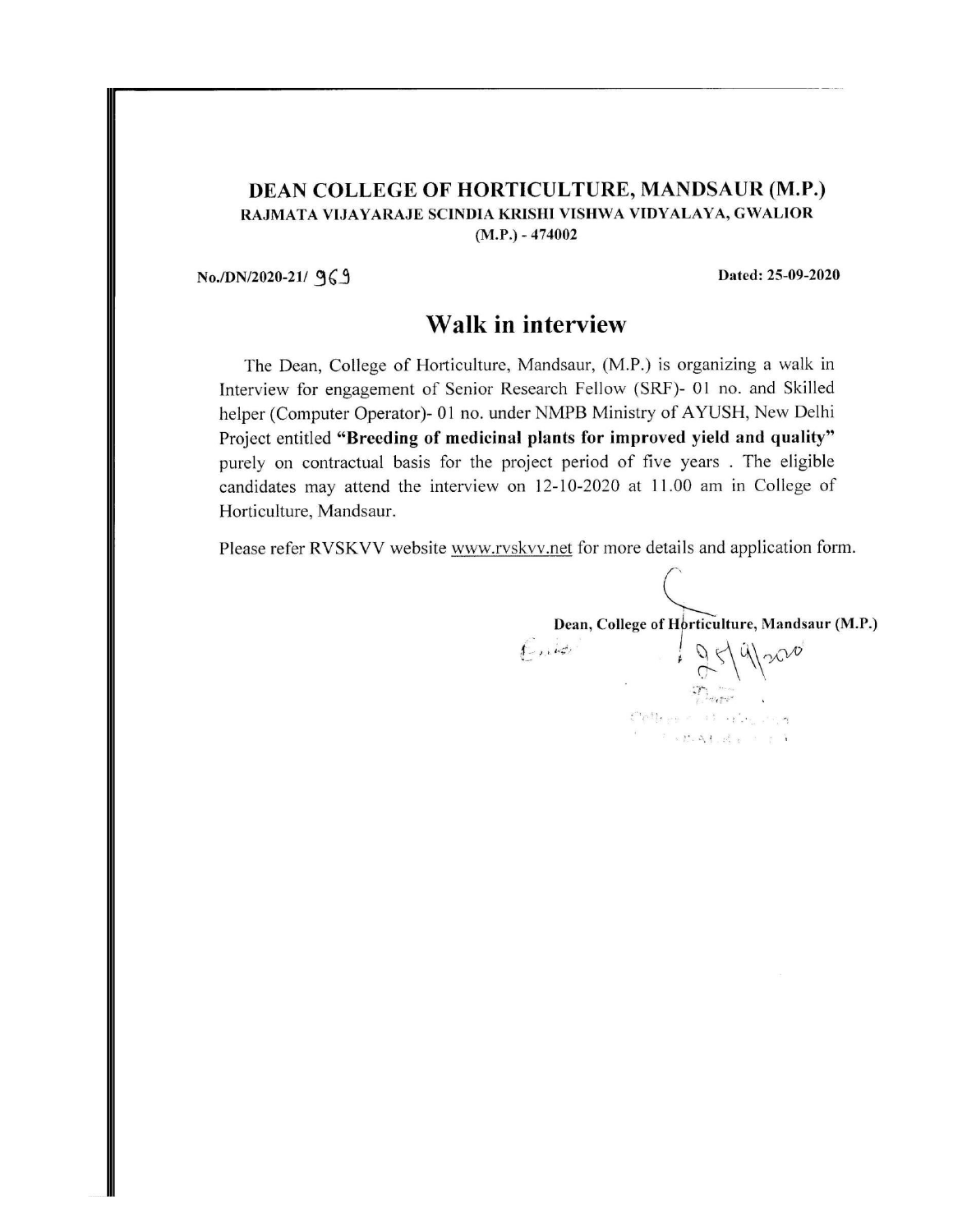### **DEAN COLLEGE OF HORTICULTURE, MANDSAUR (M.P.) RAJMATA VIJAYARAJE SCINDIA KRISHI VISHWA VIDYALAYA, GWALIOR (M.P.) - 474002**

**No./DN/2020-21/ Dated: 25-09-2020** 

# **Walk in interview**

The Dean, College of Horticulture, Mandsaur, (M.P.) is organizing a walk in Interview for engagement of Senior Research Fellow (SRF)- 01 no. and Skilled helper (Computer Operator)- 01 no. under NMPB Ministry of AYUSH, New Delhi Project entitled **"Breeding of medicinal plants for improved yield and quality"** purely on contractual basis for the project period of five years . The eligible candidates may attend the interview on 12-10-2020 at 11.00 am in College of Horticulture, Mandsaur.

Please refer RVSKVV website [www.rvskvv.net f](http://www.rvskvv.net/)or more details and application form.

**Dean, College of Horticulture, Mandsaur (M.P.)**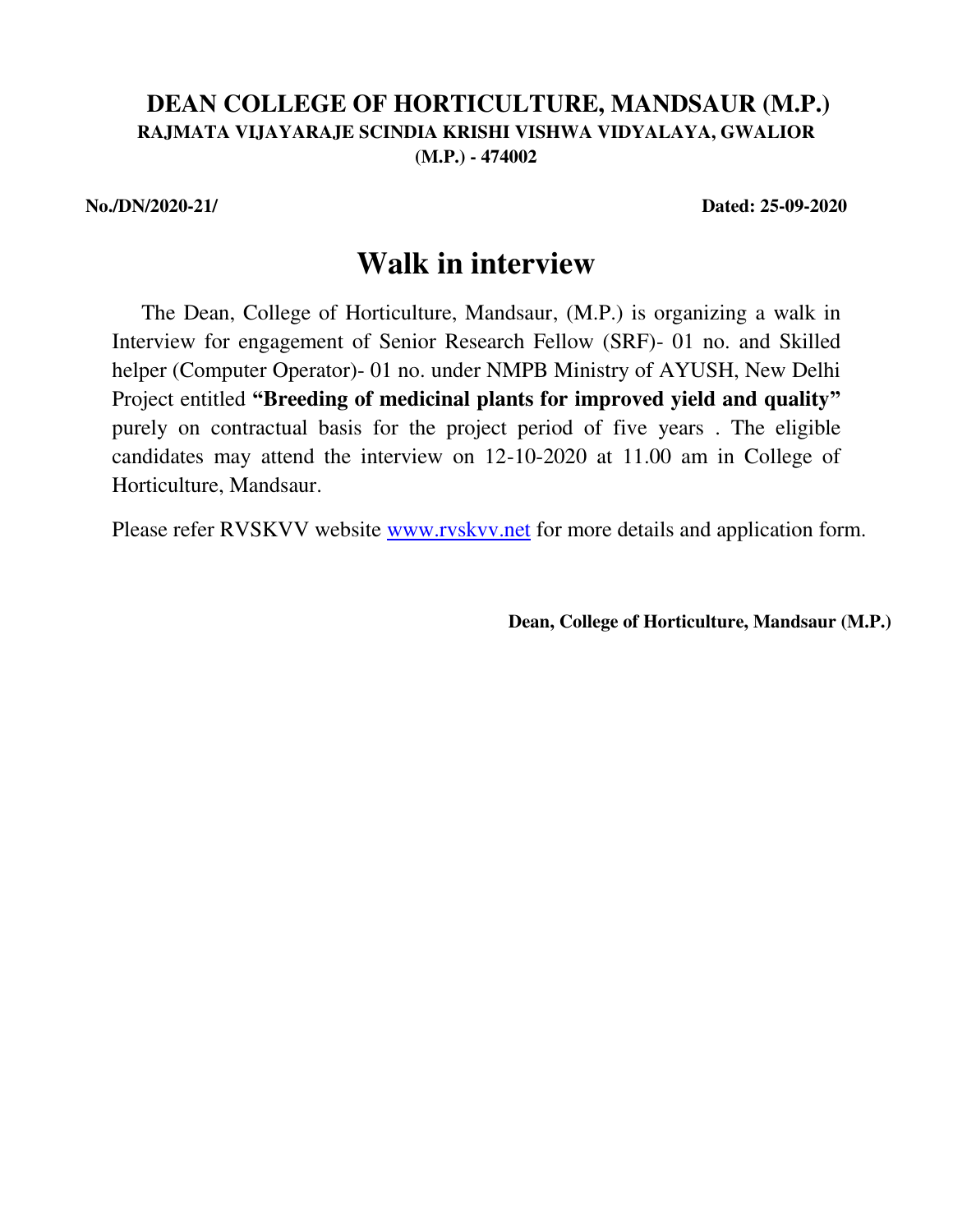# **DEAN COLLEGE OF HORTICULTURE, MANDSAUR (M.P.) RAJMATA VIJAYARAJE SCINDIA KRISHI VISHWA VIDYALAYA, GWALIOR (M.P.) – 474002**

# **WALK IN INTERVIEW ON 12-10- 2020 for SRF & Skilled helper (Computer operator)**

| Name of the Project     | $\ddot{\cdot}$ | NMPB Ministry of AYUSH, New Delhi Project entitled "Breeding of medicinal<br>plants for improved yield and quality" |                        |                                             |  |
|-------------------------|----------------|---------------------------------------------------------------------------------------------------------------------|------------------------|---------------------------------------------|--|
| Post                    | $\bullet$      | <b>Name of Post</b>                                                                                                 | <b>Number of Posts</b> | <b>Place of Work</b>                        |  |
|                         |                | Senior Research Fellow                                                                                              | $01$ (One)             | College of Horticulture,<br>Mandsaur (M.P.) |  |
|                         |                | Skilled helper (Computer<br>operator)                                                                               | $01$ (One)             | College of Horticulture,<br>Mandsaur (M.P.) |  |
| Period of<br>engagement | $\ddot{\cdot}$ | Five years or till termination of the project                                                                       |                        |                                             |  |
| Place of Interview      | $\ddot{\cdot}$ | College of Horticulture, Mandsaur<br>Rajmata Vijayaraje Scindia Krishi Vishwa Vidyalaya, Gwalior (M.P.)             |                        |                                             |  |

#### **Essential and desired qualifications are as below:**

| S.<br>N<br>$\mathbf{O}$ . | <b>Name of Post and</b><br><b>Emoluments</b>                                                                                                                                     | No.<br>of<br>Post | Qualification                                                                                                                                                                                                                          | <b>Desirable</b><br>Qualification                                                                                                                   | <b>Maximu</b><br>m Age<br>limit                         | Period of engagement                                                                                     |
|---------------------------|----------------------------------------------------------------------------------------------------------------------------------------------------------------------------------|-------------------|----------------------------------------------------------------------------------------------------------------------------------------------------------------------------------------------------------------------------------------|-----------------------------------------------------------------------------------------------------------------------------------------------------|---------------------------------------------------------|----------------------------------------------------------------------------------------------------------|
| 1.                        | Senior<br>Research<br>Fellow<br>$25,000/-$<br>Rs.<br>$+$<br>HRA per month<br>for $1st$ to $3rd$ year.<br>$28,000/+$<br>Rs.<br>HRA per month<br>for $4^{th}$<br>and $5th$<br>year | 01                | Master degree in<br>Genetics and Plant<br>Breeding/Horticulture/<br><b>Plant Genetic</b><br>Resources or related<br>fields candidates with<br>4 years Bachelors<br>degree and 2 years<br>Master degree. NET<br>qualification desirable | Research<br>experience in<br><b>Plant Breeding</b><br>and<br>Horticulture<br>or related field<br>as well as<br>Working<br>knowledge of<br>computer  | 35 years<br>for Male<br>and 40<br>years for<br>Female   | Till the completion of<br>the project<br>Place of work:<br>College of<br>Horticulture,<br>Mandsaur, M.P. |
| $\overline{2}$            | Skilled<br>helper<br>(Computer)<br>operator)<br>$6,500/-$<br>$\rm Rs$<br>per<br>month<br>consolidated                                                                            | 01                | Bachelor's degree with<br>Diploma in Computer<br>proficiency.<br>Preference will be<br>given to Agriculture<br>graduate.                                                                                                               | Working<br>knowledge of<br>computer and<br>English and<br>Hindi typing.<br>Passed the<br><b>CPCT</b><br>examination<br>conducted by<br>Govt of M.P. | 35 years<br>for Male<br>and $40$<br>years for<br>Female | Till the completion of<br>the project<br>Place of work:<br>College of<br>Horticulture,<br>Mandsaur, M.P. |

Note: Age relaxation applicable as per the Madhya Pradesh Government rules.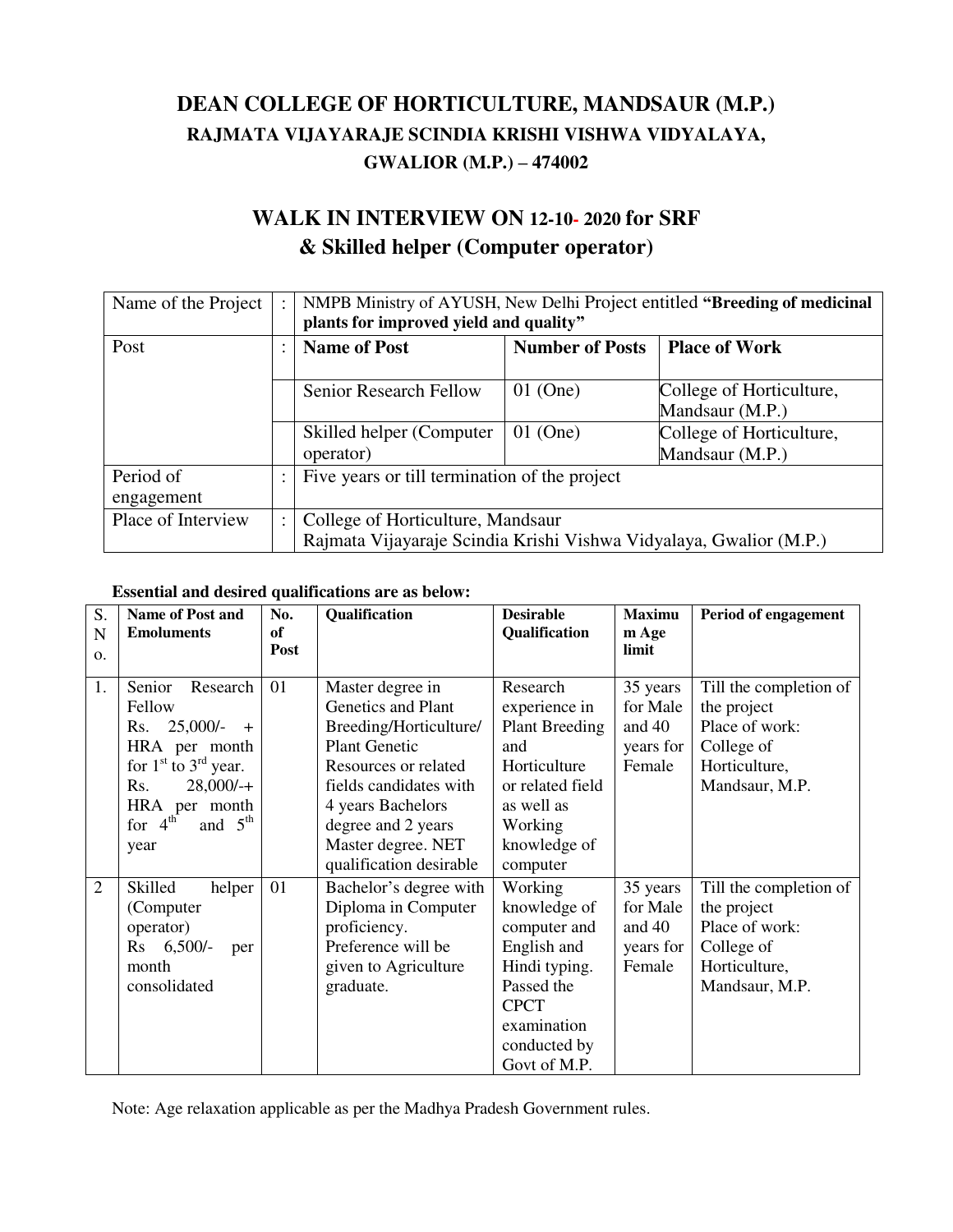#### **Terms and Conditions:**

- 1. Interested candidates can submit their complete application along with giving full bio-data with attested copies of testimonials/certificates. One passport size photograph and Bank Demand Draft of Rs 100/-(nonrefundable) in favour of the **Dean, College of Horticulture, Mandsaur** payable at Mandsaur may be submitted to the office of Dean, College of Horticulture, Mandsaur. For Senior Research Fellow and Skilled Helper (computer operator) may be submitted on or before **12-10- 2020** up to 11.00 noon.
- 2. Candidates appearing for interview need to bring certificates/ degree/ diploma/credentials in original for verification.
- 3. The above posts are purely temporary and can be terminated on one months' notice from either side. The posts are co-terminus with the project.
- 4. Application form may be downloaded (Annexure 1) from university website [www.rvskvv.net.](http://www.rvskvv.net/)  Application should be annexed with duly attested certificates and mark sheets (From X onwards), experience certificates and no objection certificates (NOC) from their current employer (in case employed).
- 5. Only the candidates fulfilling the essential qualifications would be entertained for walk-in Interview.
- 6. The selected candidates have no claim for regular appointment after expiry of the project at Dean, College of Horticulture, Mandsaur (M.P.).
- 7. The University reserves all the rights to fill up or not to fill up the vacant posts without assigning any reason.
- 8. The candidate must bring one set of their complete bio data with self-attested copies of the testimonials and age proof with a passport size photograph along with all original certificates of all required certificates from matriculation onwards and experience certificate in original (if any) with them.
- 9. Concealing of facts or canvassing in any form shall lead to disqualification of the candidature or termination even after appointment.
- 10. The appointments may be terminated at any time without notice or assigning any reason thereof. The candidate may leave the assignment, on his/her own volition, by giving one month notice. At the end of the contract period, the SRF, and Skilled helper (computer operator) will have no right to claim any employment or engagement in the University.
- 11. No TA/DA will be paid to the candidates for appearing in interview.
- 12. Skill tests as per the requirement of posts may be conducted to judge the competence.
- 13. The selected candidates will be required to undergo medical examination as per the rules for ensuring their physical fitness before appointment.
- 14. The interview of eligible candidates will be held on **12-10-2020 at 11.00 am** for Senior Research Fellow **and Skilled helper (**computer operator) in the office of the Dean College of Horticulture, Mandsaur (M.P.)
- 15. Written test may be conducted, if number of applicants exceeds by twenty for either of the post.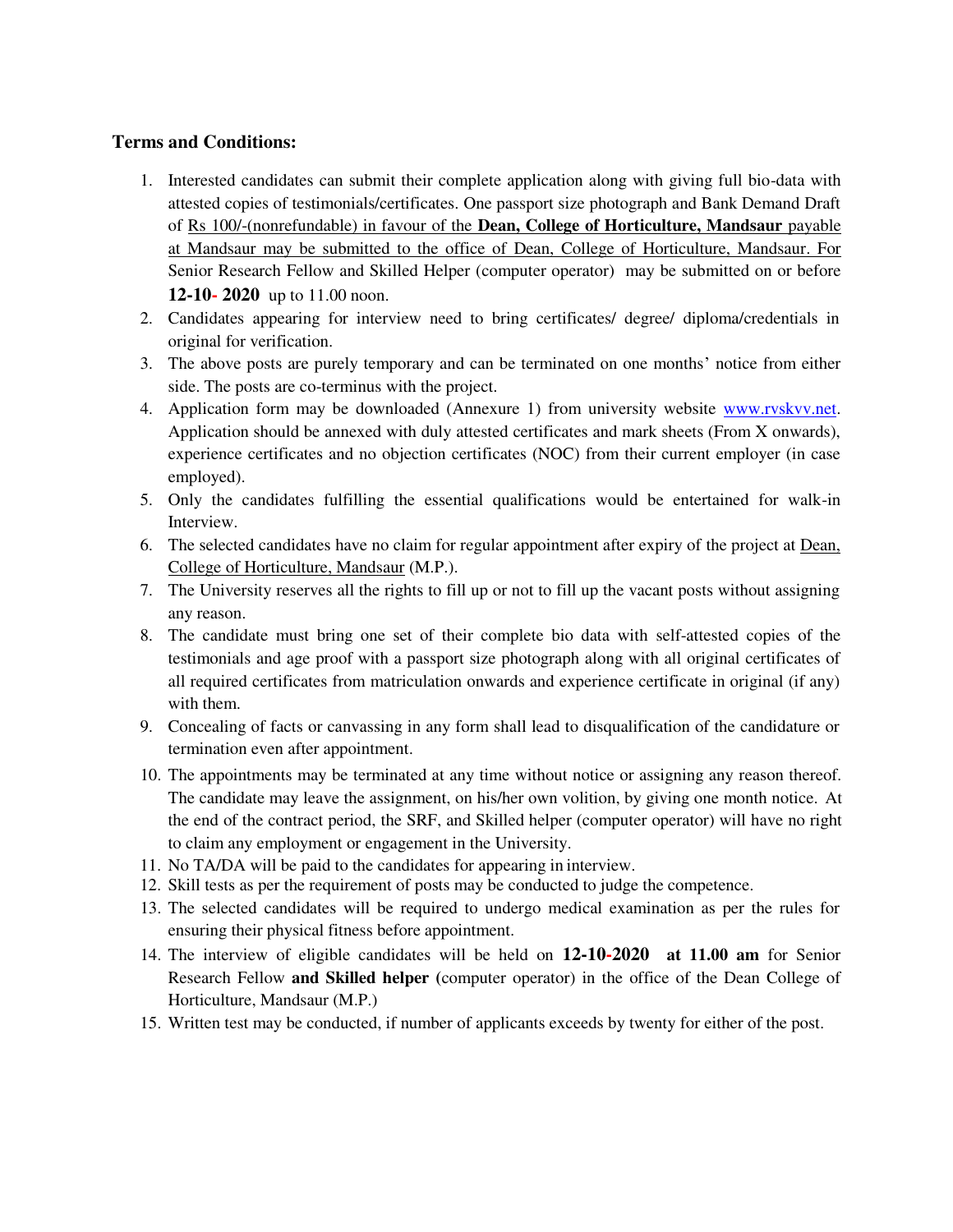

# **RAJMATA VIJAYARAJE SCINDIA KRISHI VISHWA VIDYALAYA, GWALIOR KNK, COLLEGE OF HORTICULTURE, MANDSAUR (M.P.)**

**Email –** [dean.mandsaur@rvskvv.net](mailto:dean.mandsaur@rvskvv.net) [deanmandsaur2008@gmail.com](mailto:deanmandsaur2008@gmail.com) **Phone: 07422297178**

भाकुअनुप<br>ICA R

### **APPLICATION FORM**

| (Details of Application Fee) |
|------------------------------|
|                              |
|                              |
|                              |

Passport Size Photograph

**Name of post positions applied for ………………………………………………..**

**Advertisement No…………………………………………………………………..**

- 1. Name of the candidate : (In Block letters) 2. Father/ Husband name 3. Category (UR/SC/ST/OBC) : 4. Date of birth and age as on : 01.03.2020 5. Permanent Address : 6. Address for correspondence : 7. Contact Number :
- 8. Email ID :
- 9. Educational Qualifications and experience (in chronological order) (starting from  $10<sup>th</sup>$  class including additional degree/diplomas):

| Examination/                 | Name of   | Name of the | Year of | Division | <b>Marks</b> | Subjects |
|------------------------------|-----------|-------------|---------|----------|--------------|----------|
| Degree                       | Degree/   | Board/      | Passing |          | In           |          |
|                              | Programme | University  |         |          | Percent/     |          |
|                              |           |             |         |          | <b>OGPA</b>  |          |
| Matriculation                |           |             |         |          |              |          |
| Intermediate                 |           |             |         |          |              |          |
| Graduation                   |           |             |         |          |              |          |
| Post Graduation              |           |             |         |          |              |          |
| Ph.D.                        |           |             |         |          |              |          |
| <b>NET</b>                   |           |             |         |          |              |          |
| Any Other degree<br>/Diploma |           |             |         |          |              |          |